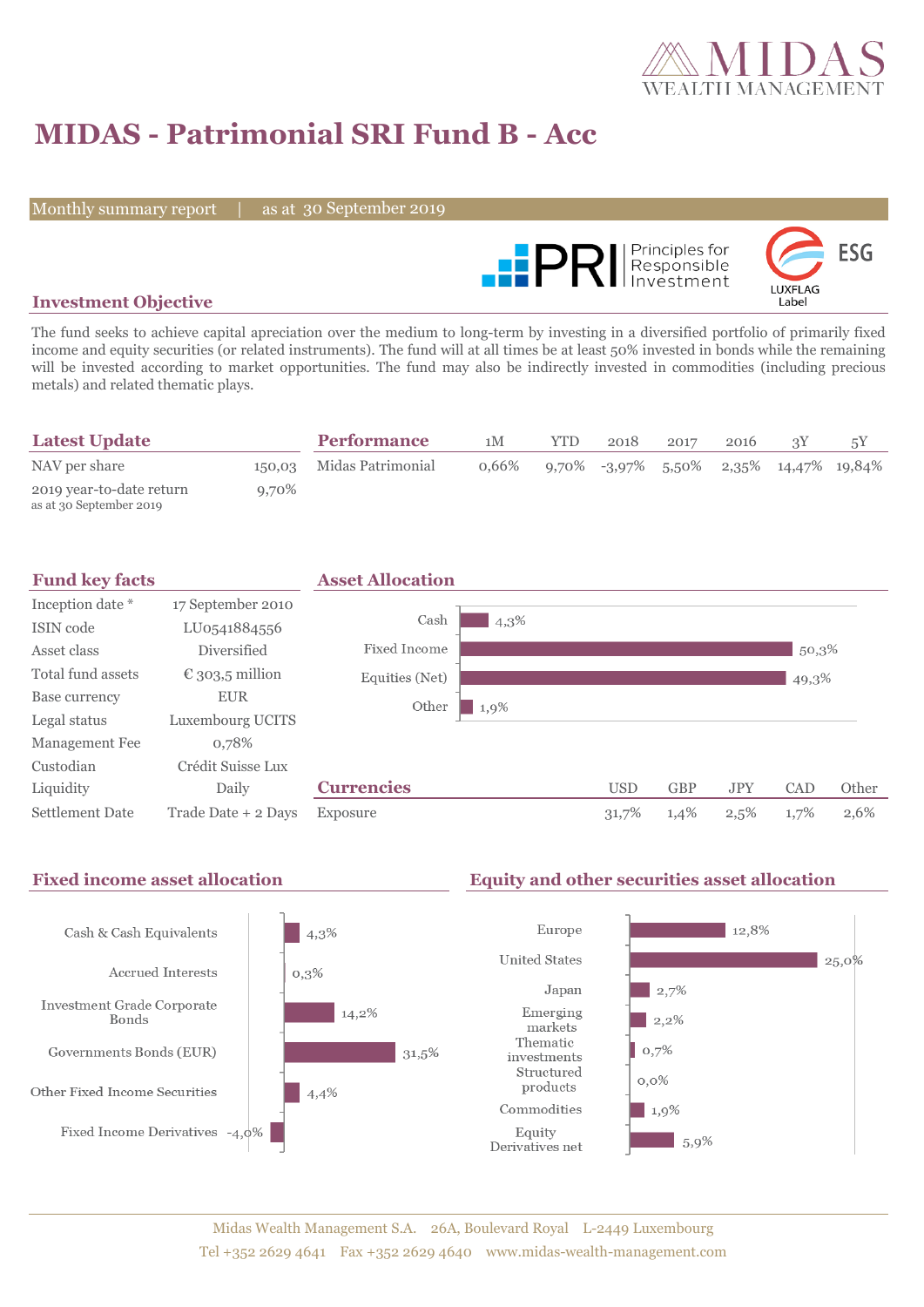

# **MIDAS - Patrimonial SRI Fund B - Acc**

Monthly summary report

as at 30 September 2019

| Top 10 fixed income holdings          | <b>YTM</b> | Rating | Weigh   |
|---------------------------------------|------------|--------|---------|
| NETHERLANDS GOVT: NETHER 0 3/4 07     | $-0.4%$    | AAA    | 3,6%    |
| DEUTSCHLAND REP: DBR o 08/15/29       | $-0.5%$    | AAA    | $3,0\%$ |
| BTPS: BTPS 2 02/01/28                 | 0,7%       | BBB-   | $3,0\%$ |
| ALLIANDER: ALLRNV 07/8 04/22/26       | $-0.1%$    | $AA-$  | 2,1%    |
| EUROPEAN INVT BK : EIB 0 3/8 07/16/25 | $-0.5%$    | AAA    | 2,1%    |
| SPANISH GOV'T: SPGB 1.6 04/30/25      | $-0.2%$    | $BBB+$ | 1,9%    |
| FRANCE O.A.T.: FRTR 2 05/25/48        | $0.5\%$    | AA     | 1,6%    |
| DEUTSCHLAND REP: DBR 11/4 08/15/48    | 0.0%       | AAA    | 1,6%    |
| ASFINAG : ASFING 0 1/4 10/18/24       | $-0.5%$    | $AA+$  | 1,4%    |
| BNG BANK NV : BNG 0 1/4 05/07/25      | $-0.4%$    | AAA    | 1,4%    |

ght **Fixed income rating breakdown** 



| Top 10 equity holdings       | Sector                       | Weight  | <b>Equity sector breakdown</b> |              |  |
|------------------------------|------------------------------|---------|--------------------------------|--------------|--|
| <b>APPLE INC</b>             | <b>Information Technolog</b> | $1,0\%$ | <b>Consumer Discretionary</b>  | 12,9%        |  |
| PEPSICO INC                  | <b>Consumer Staples</b>      | $1,0\%$ | <b>Consumer Staples</b>        | 9,3%         |  |
| <b>MICROSOFT CORP</b>        | Information Technolog 0,9%   |         | Energy                         | 6,5%         |  |
| <b>ALPHABET INC-CLA</b>      | Communication Service 0,9%   |         | Financials                     | 13,3%        |  |
| <b>FREY</b>                  | <b>Real Estate</b>           | $0,9\%$ | Health Care                    | 14,1%        |  |
| VISA INC                     | Information Technolog 0,9%   |         | <b>Information Technology</b>  | 16,4%        |  |
| AMAZON.COM INC               | Consumer Discretionar 0,9%   |         | Industrials<br>Materials       | 9,5%         |  |
| <b>RAYTHEON COMPANY</b>      | Industrials                  | $0,9\%$ | <b>Communication Services</b>  | 3,5%<br>8,8% |  |
| <b>LOCKHEED MARTIN CORP</b>  | Industrials                  | 0,8%    | Utilities                      | $1,5\%$      |  |
| <b>JOHNSON &amp; JOHNSON</b> | <b>Health Care</b>           | 0,8%    | Real Estate                    | 4,2%         |  |
|                              |                              |         |                                |              |  |

### **Top 5 funds and other holdings**

| Amundi Japan TOPIX ETF    | 2,7% |
|---------------------------|------|
| <b>ETFS PHYSICAL GOLD</b> | 1.9% |
| Quaero Bamboo             | 1.5% |